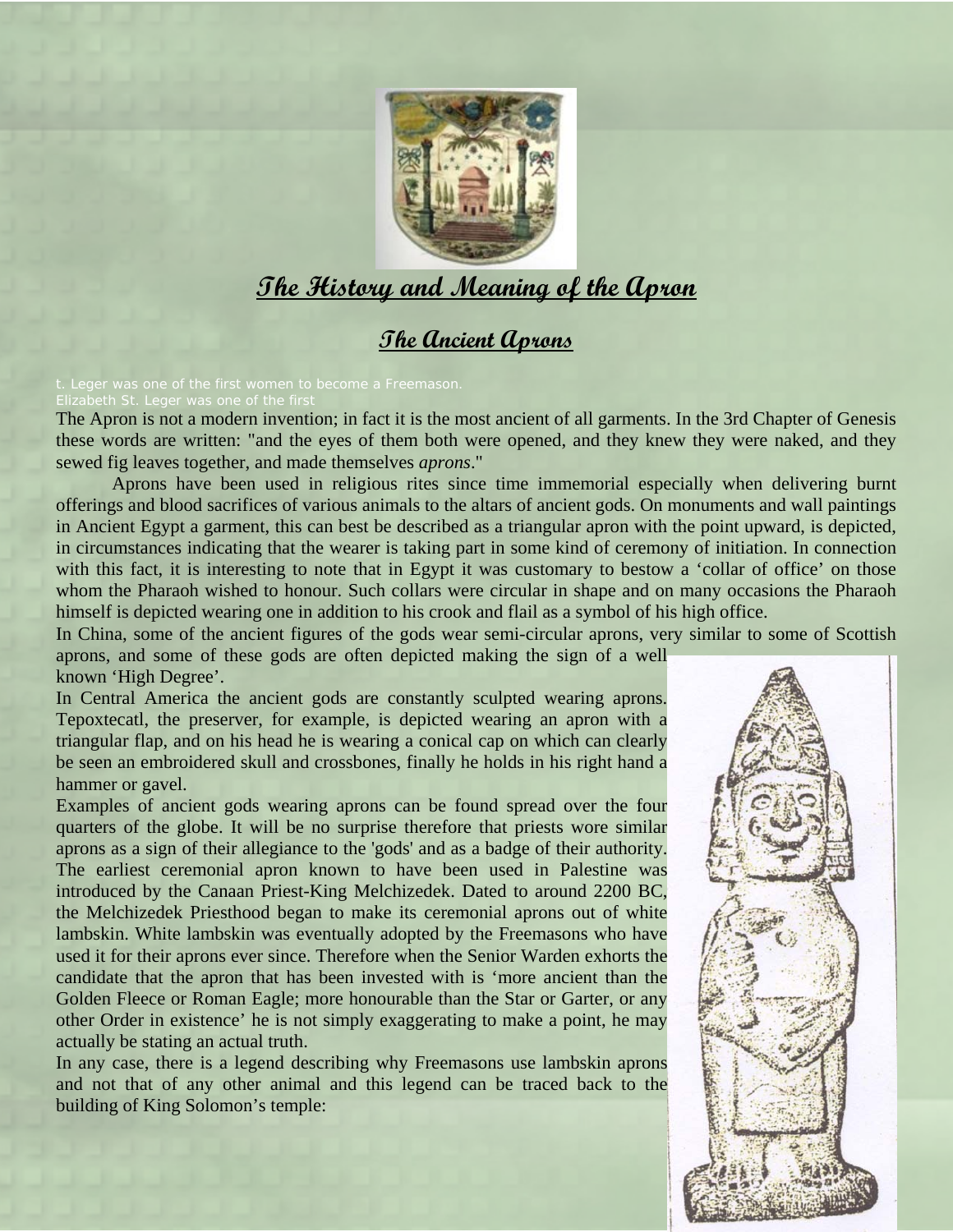"When the construction of King Solomon's Temple was commenced, workmen were selected to carry out the different trades. Hiram, the widow's son, proclaimed that before entering upon the undertaking the aid of God should first be invoked, and as the Temple was to be **God's Holy House** and erected to Him, each workman having a part in its construction should offer a sacrifice to God on the Altar of Burnt Offering. The Lamb had in all ages been deemed an Emblem of Innocence and was offered as a sacrifice. With the exception of the skin, the whole of the lamb was consumed. The skins were properly prepared and Hiram caused aprons to be made of them. One apron from the skin of each lamb sacrificed, one apron for each mason under him."

Finally the [Templar Rule](http://www.mystae.com/restricted/streams/masons/templars.html#Sheepskin) forbade any personal decoration except sheepskin, and further required that the Templar wear a sheepskin girdle about his waist at all times as a reminder of his vow of chastity, a context within which purity and innocence are vital.

### **The old Masonic Apron**

As we have seen aprons have throughout the ages possessed a religious and symbolic meaning, a fact that is well applied to our own present apron as I will shortly demonstrate. However, there is little doubt that the Masonic apron evolved from those worn by operative masons to protect their clothes from becoming soiled. In medieval times all masons, whether Freemasons or Guild Masons, used aprons when at work, and the former also wore white leather gloves to protect their hands from the lime.

This type of apron used by the speculatives had changed very little in the middle of the  $18<sup>th</sup>$  century from those used by the operative counterparts. These aprons were long, coming down to below the knees, with a flap or bib to protect the chest.

It was the speculative masons who at some point in the 1750's began to decorate their aprons with designs, usually painted by the owner's own hand. A number of these examples can still be seen in the Museum and Library of Grand Lodge, but we must remember that at this time no definite scheme existed and each brother was free to adorn his own apron as he saw fit, usually including all the symbols of all the various degrees he had attained. Therefore, many of these designs included symbolism of such degrees such as the Mark, Chapter and Ark Mariner in addition to those of the Craft. In due course however, certain designs became more popular and more standardised. The two pillars with the letters that represented them, and often the names were even given in full became an accepted model for most aprons. To this central motif were added various other emblems such as squares, ladders and so forth which can be found in the 1<sup>st</sup> degree Tracing Board and Masonic Certificates issued to all Master Masons advanced to the  $3<sup>rd</sup>$  degree.

#### **The Modern Masonic Apron**

The Union of the Grand Lodge of England between the Ancient and Modern branches of English Freemasonry in 1813 brought into many effect many changes in dress and ritual which still prevail to this day. The deviation from certain aspects of the ritual is in my opinion regrettable but outside the boundary of this lecture. However, in respect to the Masonic apron it was felt necessary to have these standardised and the resulting effort are the aprons we have in use today. Nevertheless, even though we may assume that today's aprons are but a shadow in respect to the decorative beauty of 18<sup>th</sup> century aprons they still contain much Masonic symbolism and inner meaning which I will now proceed to explain. However, before I do so, I must point out that the Masonic apron I am going to refer to is strictly that as worn by Masons of the English Constitution and not to those of the other constitutions. For example the Dutch wear an apron bordered with black and with a skull and crossbones on the flap. Scottish lodges each have their individual right to choose the design, colour and shape of their aprons; some employ a tartan, while many others have a circular rather than a triangular flap. This is the reason why all four Scottish lodges dress in different regalia whilst all English lodges have adopted the same model. Irish aprons appear to be a bizarre attempt at standardization with tinges of individualisation in the apron borders and embroidery. To the eye Irish aprons may well appear the same, but I have yet to see two which are exactly the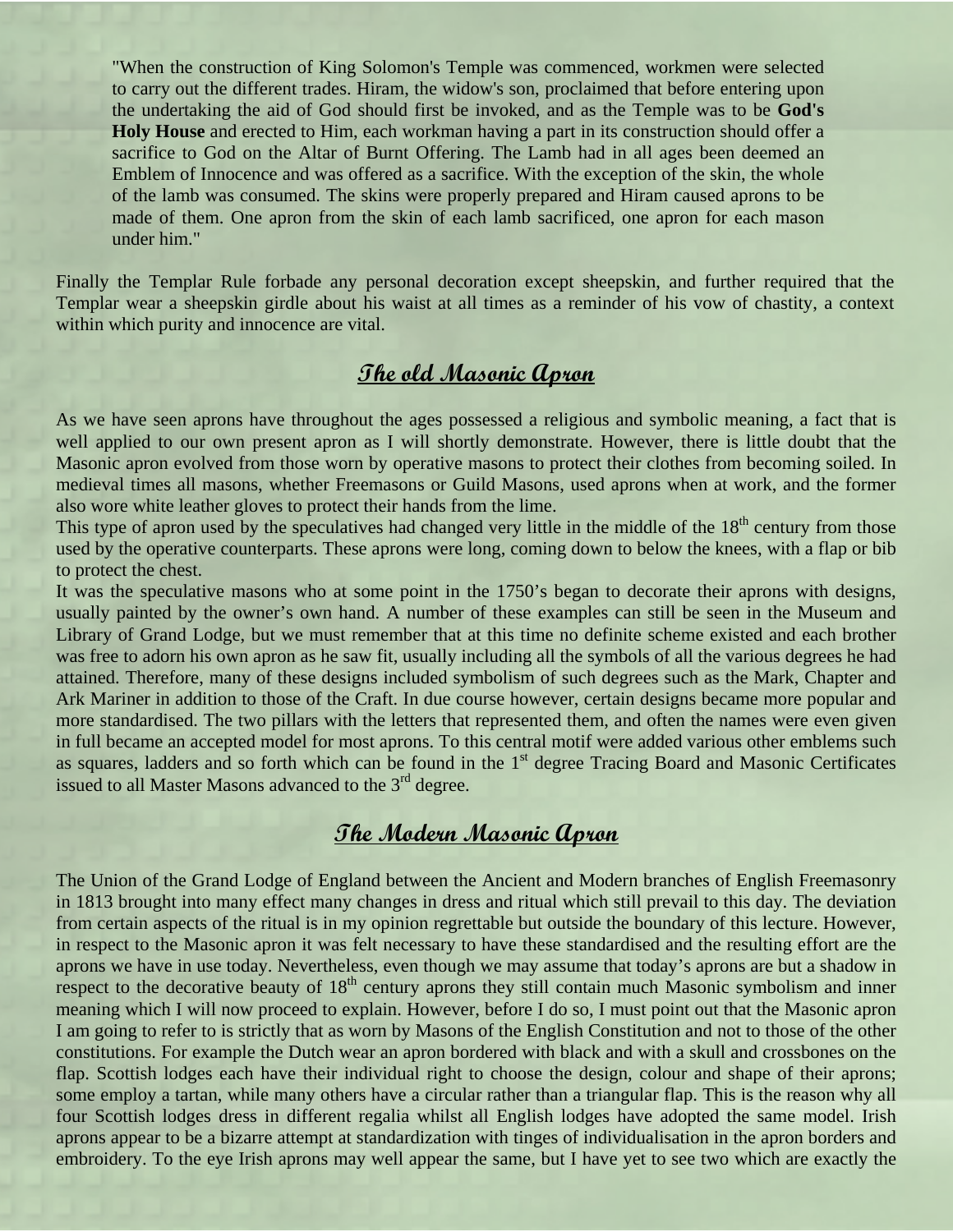same. Returning to the English apron, many Brethren still believe that the present apron was the result of an accident and that no deliberate attempt at symbolism was envisaged. However, by the end of this explanation of the hidden meanings and symbolism of our present apron you too will I am sure come to the conclusion that those who designed it had a much deeper knowledge of symbolism than the apparently 'simple' Master Mason apron leads us to believe. Firstly, let us consider the colour of the Master Mason's apron, which is that of Cambridge University, and likewise that used by Parliament when fighting King Charles, has a much deeper significance than is generally known. It is closely related to the colour of the Virgin Mary, which in itself has been brought forward from Isis, Astarte and other Mother Goddesses of the ancient world, whose symbol was always the moon and seven stars. You may have noticed that many statues of the Virgin Mary show her wearing a diadem or crown of seven stars on her head and her cloak is light blue, the colour of our Masonic apron. In contrast, the aprons of District and Grand Lodge Officers have Garter Blue, often connected with certain Orders of Knighthood, but also this blue is the colour of Oxford University, and the colour associated with the Royalist cause during the Civil War. Thus the two aprons in use amongst Brethren of the English craft employ the colours of the two great Universities of England. The dark blue colour therefore can be said to represent the rulers in the Craft, and represent the masculine element. Light blue, on the other hand, represents the feminine or passive aspect, and is most appropriate for the ordinary Master Mason, whose duty it is to obey and not to command. The other significant emblems representative of the female aspect are the three rosettes, symbol of the rose itself, itself a well known substitute for the Virgin Mary herself as the Mystic Rose. The three rosettes on a Master Mason's apron are arranged so as to form a triangle with the point upwards, interpenetrating the triangle formed by the flap on the apron, alluding to the square and compass. The two rosettes on a Fellow Crafts apron stress the dual nature of man and have a clear reference to the two Pillars. The two rosettes also point out that the Fellow Craft has not yet a complete Freemason as it requires a third rosette to form a triangle. The Fellow Craft's apron thus represents the wearer's status as being superior to an Entered Apprentice but inferior to that which in due time he will attain and which the third rosette will invariably complete in the form of the interlaced square and compass. As the Master Mason advances and becomes Master of his Lodge, the rosettes of his apron give way to three Tau or levels as they are generally called. The Tau is the symbol of the Creator and also the symbol of the Royal Arch to which all Masters had to be exalted to that supreme degree before he could accept the Chair in a Craft lodge. Another important feature of the apron was the tassels which originally represented the ends of the string used to tie the apron round the waist. It was only a matter of time before these strings were decorated with tassels and even today certain aprons, such as those worn by members of the Royal Order of Scotland use this type of string with ornamental tassels which when properly tied together at the front cause the two tassels to stick out from under the flap. Craft aprons have now replaced the string or cord with a band attached to a hook and eye and so tassels have been replaced by two strips of ribbon on which are attached seven chains. The seven chains themselves are full of symbolic meaning and represent various Masonic allegories such as the 7 liberal Arts and Sciences; the number of Masons required to make a perfect lodge, the number of years it took king Solomon to build the temple, etc. The two ribbons and chains are also representative of the old pillars that used to adorn the apron before these were replaced with the existing form. Finally we arrive at the band with the hook and eye attachment that perhaps nobody may be aware is also full of symbolic significance. It is no accident that the snake was selected for this purpose. The snake is the traditional symbol of evil, but it is also associated with wisdom. Thus the serpent in our apron denotes that we are encircled by Holy wisdom. You will also notice that the serpent is biting its own tail, thus forming a circle which has always been regarded as the emblem of eternity, and more especially the Eternal Wisdom of God. As you can see Brethren the apron is not just a piece of regalia we wear simply to distinguish the different grades of Freemasons or even for cosmetic effect and pomp. It is a vital part of our ritual and why any Mason in a lodge who is not wearing his Masonic apron is considered quite rightly to be improperly dressed. Thus it will be seen that our apron is a very honourable garment, one that we should treasure. It is an apron made of lambskin, pure white, without fault or stain - the colour of the Soul as mortal man sees it. It is ours and it now depends upon each of us to keep it without blemish - to keep it as a mirror of our soul that we may stand the final test when we reach into Life Eternal - which is just beyond.

WBro. Keith Sheriff